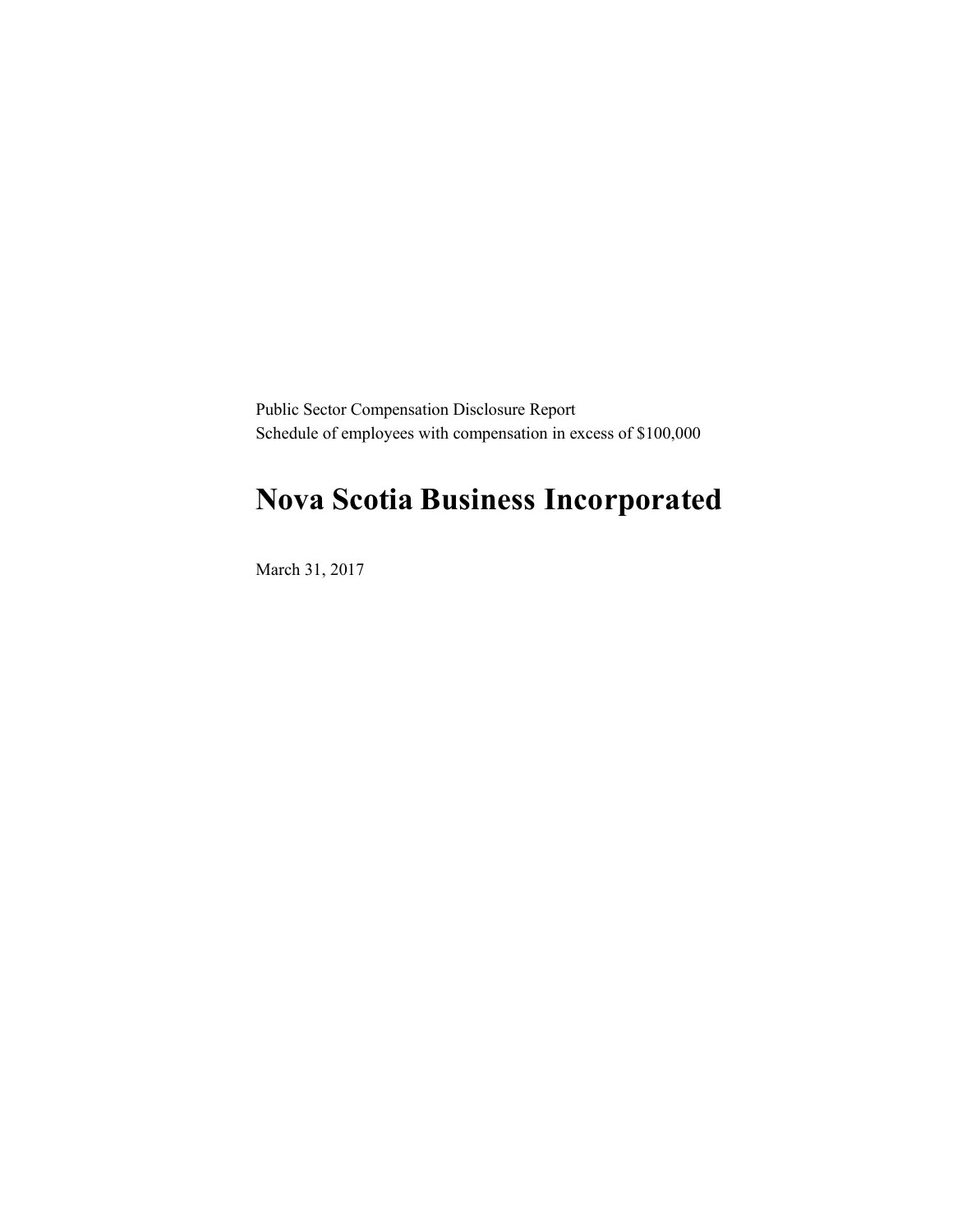## **Nova Scotia Business Incorporated**

March 31, 2017

### Table of contents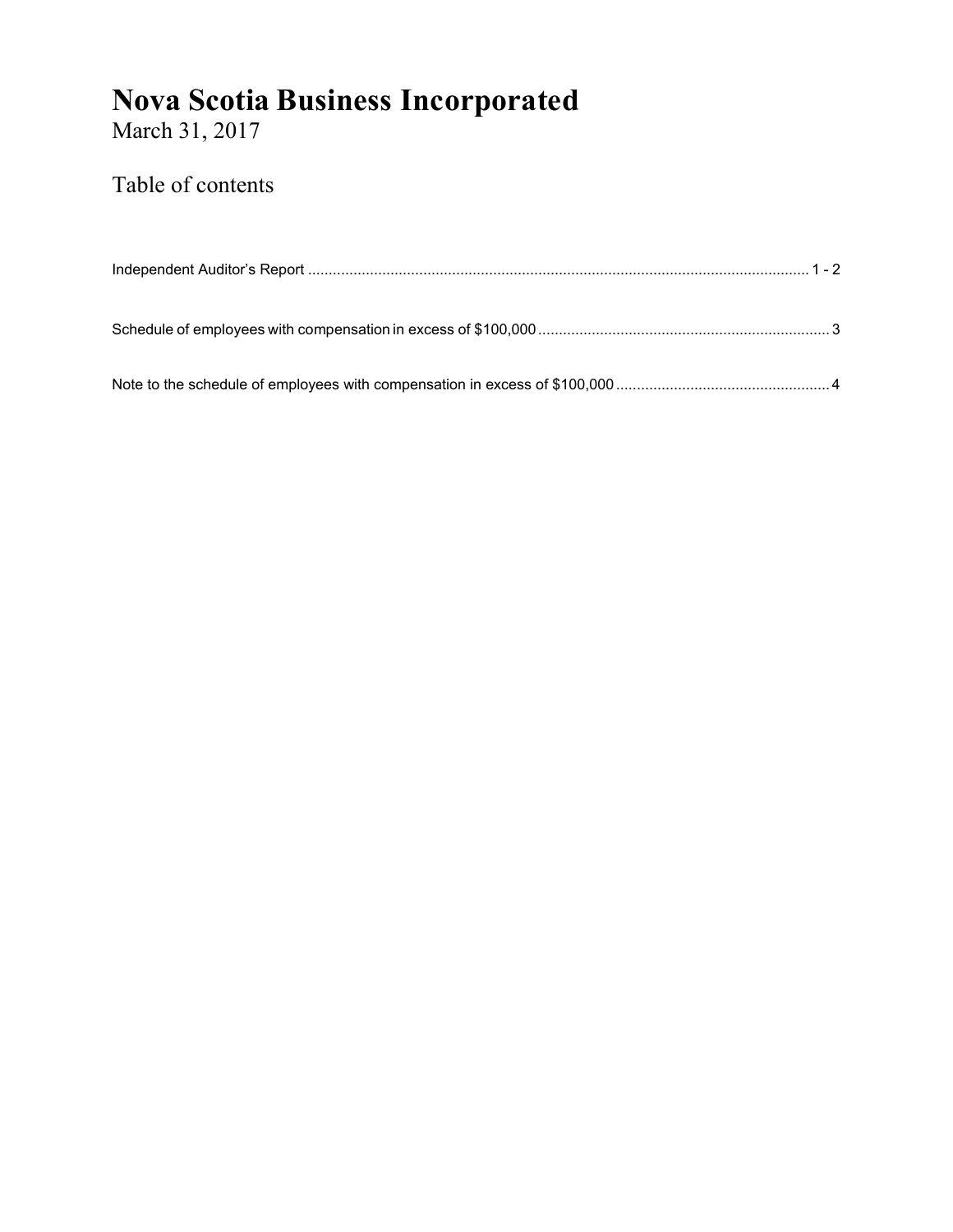# **Deloitte.**

Deloitte LLP Purdy's Wharf Tower II 1969 Upper Water Street Suite 1500 Halifax NS B3J 3R7 Canada

Tel: 902-422-8541 Fax: 902-423-5820 www.deloitte.ca

## **Independent Auditor's Report**

To the Board of Directors of Nova Scotia Business Incorporated

We have audited the accompanying Public Sector Compensation Disclosure Report of Nova Scotia Business Incorporated for the year ended March 31, 2017 (the "Schedule"). The Schedule has been prepared by management based on the Public Sector Compensation Disclosure Act bill no. 115.

#### **Management's Responsibility for the Schedule**

Management is responsible for the preparation of the Schedule in accordance with the Public Sector Compensation Disclosure Act bill no. 115, and for such internal control as management determines is necessary to enable the preparation of the Schedule that is free from material misstatement, whether due to fraud or error.

#### **Auditor's Responsibility**

Our responsibility is to express an opinion on the Schedule based on our audit. We conducted our audit in accordance with Canadian generally accepted auditing standards. Those standards require that we comply with ethical requirements and plan and perform the audit to obtain reasonable assurance about whether the Schedule is free from material misstatement.

An audit involves performing procedures to obtain audit evidence about the amounts and disclosures in the Schedule. The procedures selected depend on the auditor's judgment, including the assessment of the risks of material misstatement of the Schedule, whether due to fraud or error. In making those risk assessments, the auditor considers internal control relevant to the entity's preparation of the Schedule in order to design audit procedures that are appropriate in the circumstances, but not for the purpose of expressing an opinion on the effectiveness of the entity's internal control. An audit also includes evaluating the appropriateness of accounting policies used and the reasonableness of accounting estimates made by management, as well as evaluating the overall presentation of the Schedule.

We believe that the audit evidence we have obtained is sufficient and appropriate to provide a basis for our audit opinion.

#### **Opinion**

In our opinion, the Public Sector Compensation Disclosure Report of Nova Scotia Business Incorporated for the year ended March 31, 2017, is prepared, in all material respects, in accordance with the Public Sector Compensation Disclosure Act, bill no. 115.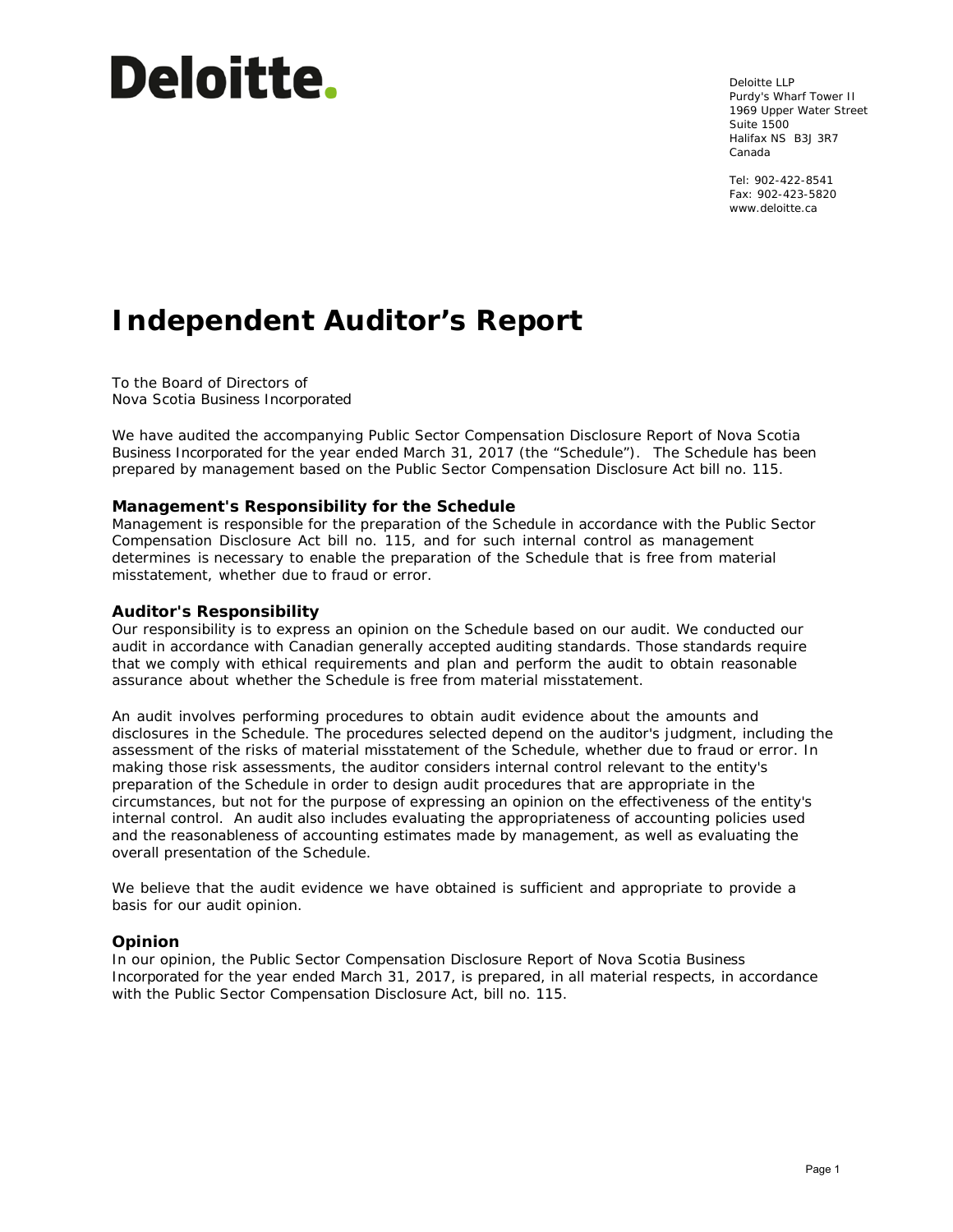#### **Basis of Accounting**

Without modifying our opinion, we draw attention to Note 1 to the Schedule, which describes the basis of accounting. The Schedule is prepared to meet the requirements of the Public Sector Compensation Disclosure Act dated December 10, 2010. As a result, the Schedule may not be suitable for another purpose.

Deloitte LLP

Chartered Professional Accountants June 28, 2017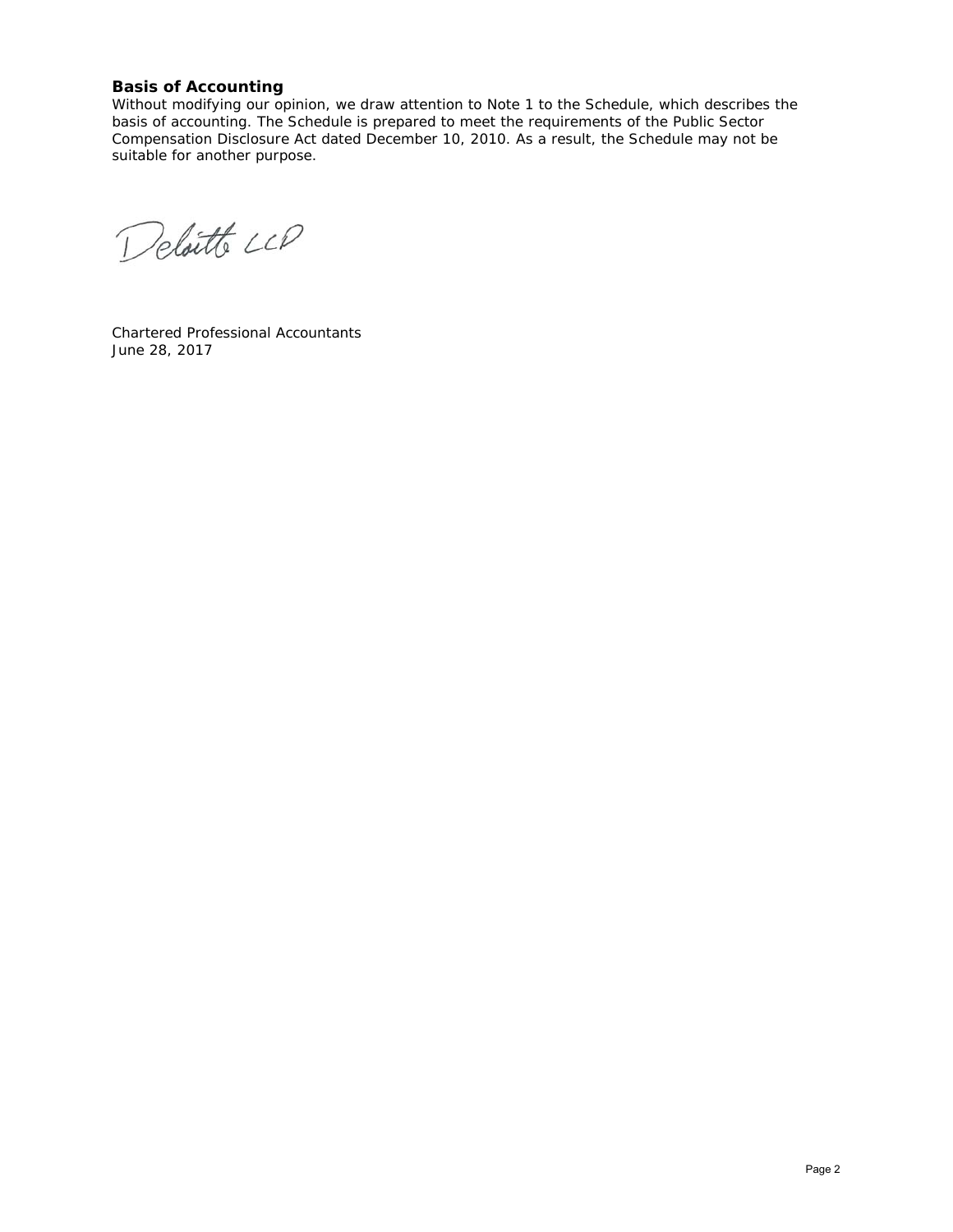## **Nova Scotia Business Incorporated**

Schedule of employees with compensation in excess of \$100,000 as at March 31, 2017 (in thousands of dollars)

| Name                    | <b>Total compensation</b><br>April 1, 2016 to<br>March 31, 2017 |
|-------------------------|-----------------------------------------------------------------|
|                         | \$                                                              |
|                         |                                                                 |
| Laurel Broten           | 213                                                             |
| Joanna Facey            | 175                                                             |
| Jennifer Chiasson       | 169                                                             |
| Peter MacAskill         | 165                                                             |
| Michael Queripel        | 119                                                             |
| John Ludovice           | 118                                                             |
| Glenda Lindsay          | 117                                                             |
| <b>Todd Coombs</b>      | 116                                                             |
| <b>Beth Girard</b>      | 114                                                             |
| Shawn Hirtle            | 114                                                             |
| Harvey Doane            | 112                                                             |
| Kyle Schmeisser         | 111                                                             |
| Gerald Lawson           | 111                                                             |
| Monica Arab             | 109                                                             |
| Rhonda MacDougall       | 109                                                             |
| <b>Ferdinand Makani</b> | 105                                                             |